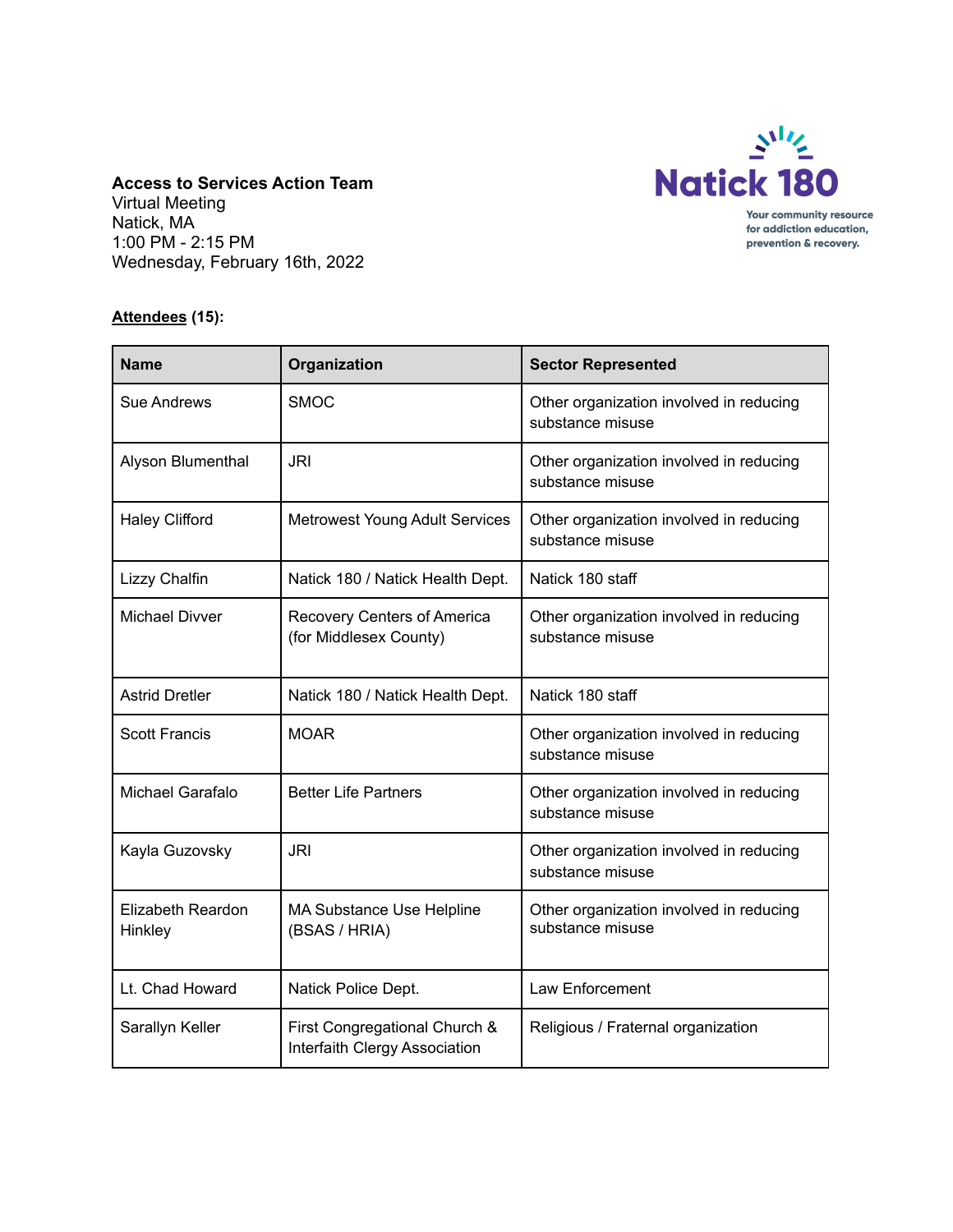| Nicky Scarmeas  | <b>SMOC</b>                      | Other organization involved in reducing<br>substance misuse |
|-----------------|----------------------------------|-------------------------------------------------------------|
| Katie Sugarman  | Natick 180 / Natick Health Dept. | Natick 180 staff                                            |
| Annette Ziegler | <b>Natick High School</b>        | Schools                                                     |

## Powerpoint:

[https://docs.google.com/presentation/d/1hjvF2ooGTEfjjyVtxQdalhuqkwWRJI3I/edit?usp=sharing](https://docs.google.com/presentation/d/1hjvF2ooGTEfjjyVtxQdalhuqkwWRJI3I/edit?usp=sharing&ouid=114924784599175736241&rtpof=true&sd=true) [&ouid=114924784599175736241&rtpof=true&sd=true](https://docs.google.com/presentation/d/1hjvF2ooGTEfjjyVtxQdalhuqkwWRJI3I/edit?usp=sharing&ouid=114924784599175736241&rtpof=true&sd=true)

## **Meeting Minutes**:

| <b>Agenda Item</b>                                  | <b>Discussion</b>                                                                                                                                                                                                                                                                                                                                                                                                                                                                                                                                                                                                                                                                                                                                                                                                                                                                                                                                                                                                                                                                                                                                                                                                                                                                                                                                                                                                                                                                    |
|-----------------------------------------------------|--------------------------------------------------------------------------------------------------------------------------------------------------------------------------------------------------------------------------------------------------------------------------------------------------------------------------------------------------------------------------------------------------------------------------------------------------------------------------------------------------------------------------------------------------------------------------------------------------------------------------------------------------------------------------------------------------------------------------------------------------------------------------------------------------------------------------------------------------------------------------------------------------------------------------------------------------------------------------------------------------------------------------------------------------------------------------------------------------------------------------------------------------------------------------------------------------------------------------------------------------------------------------------------------------------------------------------------------------------------------------------------------------------------------------------------------------------------------------------------|
| 1. Citizens'<br>Concerns                            | None.                                                                                                                                                                                                                                                                                                                                                                                                                                                                                                                                                                                                                                                                                                                                                                                                                                                                                                                                                                                                                                                                                                                                                                                                                                                                                                                                                                                                                                                                                |
| 2. Approve meeting<br>minutes                       | Meeting minutes from January 19th, 2021 were approved by a majority<br>vote. They will be posted to the Town of Natick website.                                                                                                                                                                                                                                                                                                                                                                                                                                                                                                                                                                                                                                                                                                                                                                                                                                                                                                                                                                                                                                                                                                                                                                                                                                                                                                                                                      |
| 3. New group<br>member welcome<br>and introductions | a. Mikey Divver, Recovery Centers of America - Mikey represents<br>two RCAs (Danvers and Westminster) which serve Metrowest &<br>Middlesex County. Services include drug and alcohol detox, residential<br>inpatient, outpatient, and medication assisted treatment. They partner<br>with hospitals, jail diversion programs, and drug courts. The<br>Westminster site was formerly the Nashoba Valley ski resort. The<br>detox program is 5-7 days; CSS - residential program is up to 28 days.<br>Intensive outpatient programs are offered both virtually and in person.<br>Clients' transportation needs are taken care of, up to 3 hrs away.<br>Transportation services may include Lyft and Uber but prefer to use<br>RCA's own transportation. The programs are for first time clients, as<br>well as those who chronically relapse. Exercise and recreation is a big<br>part of the program and includes gym facilities, yoga, mediation,<br>spiritually-focused activities, art, and LGBTQ-specific groups. Several<br>commercial insurances are accepted. There is currently a waitlist for<br>the 30 beds at each facility. A Section 35 contract was just initiated.<br>The Danvers site is female-only. First responders are offered private<br>units, and there are special services for front line workers and health<br>care professionals. Admittedly, treatment beds are hard to find but<br>please reach out if anyone needs help finding services / beds. RCA is |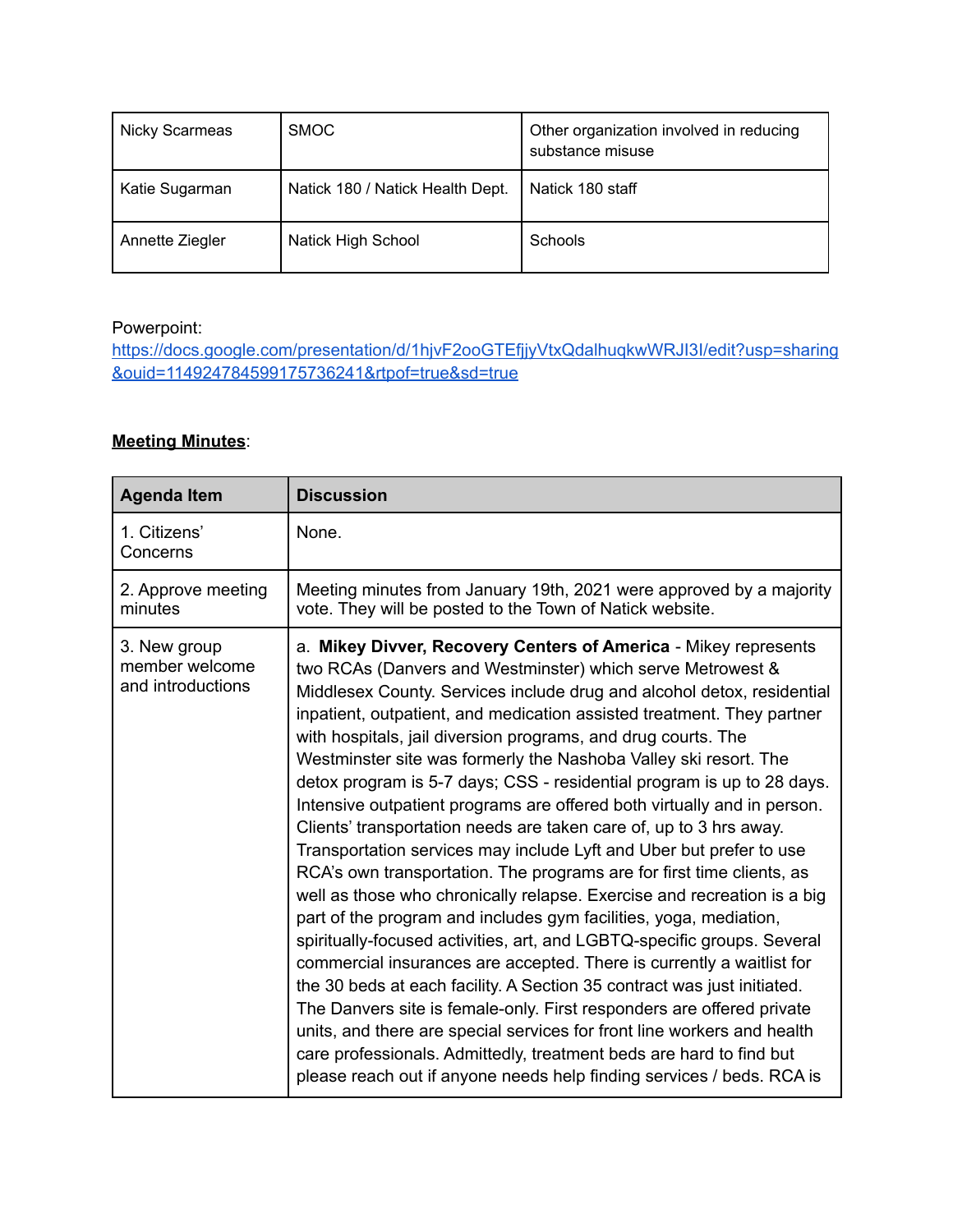the only treatment provider in MA that uses "finpay" (a 2-3 yr payment plan). RCA does not offer adolescent beds (only ages 18+). For more information, see:

<https://recoverycentersofamerica.com/locations/westminster/> <https://recoverycentersofamerica.com/locations/danvers/>

There is a support group run by Mikey Divver in Newton/Auburndale for young people every Thurs. night.

b. **Haley Clifford, Program Director of BSAS Metro West Young Adult Services** - this program serves individuals ages 18-30 years old and is hosted through Baystate Community Services in Quincy. It is a brand new program, and started one month ago. The goal of the program is to host substance free gatherings and social events to demonstrate that recovery can be fun and substances are not needed. It provides social alternatives for people who want to stay in recovery. The program does outreach and partners with local recovery centers, and there are plans to start an LGBTQ-specific group. The program connects young adults w/ services such as career training and higher ed. Meetings are being held in Marlboro with Framingham invited; attendance has been good and it is a safe space. Haley can help to find appropriate groups for adolescents/youth (<18 yrs) if needed. Please spread the word about this group.

c. **Elizabeth Hinkley Reardon (Manager of Substance Use Services for Health Resources in Action, which is contracted through MA DPH to operate the MA Substance Use Helpline)** - the MA Substance Use Helpline offers both website and phone-based, free, confidential information and referrals for all types of supports. The goal is to connect people of all ages to appropriate resources. It serves youth, active users, family members and loved ones. They direct people to treatment, medication, recovery supports and recovery coaches. The helpline is not a crisis line, but refers people to matched options. There is an initial screen / assessment, which then generates a tailored search for appropriate pathways. The Helpline can suggest providers / services based on an individual's insurance (or lack thereof). Follow up is part of the comprehensive protocol. Call-taking staff all have lived experience, and many are in recovery. The Helpline is available 24/7 and its database is updated by providers themselves through a portal. <https://helplinema.org/> 1-800-327-5050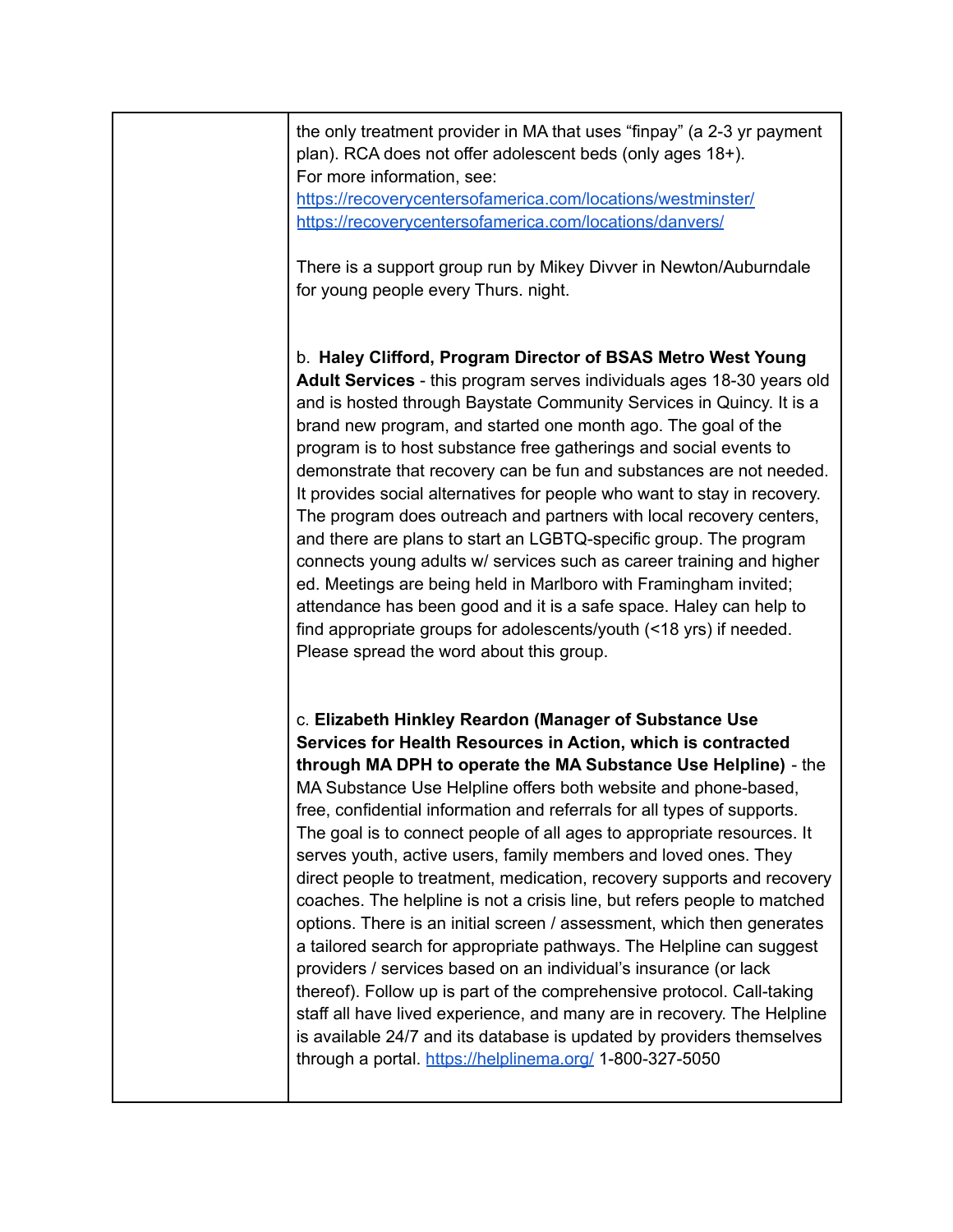|                                 | d. SMOC - SMOC is looking to hire a recovery coach. The recovery<br>center facility is now open Mon - Fri from 10am - 3pm, and on<br>Sundays. The center offers a boxing class in addition to many other<br>classes. They host an AA meeting for women, and a co-ed 'in the wind<br>meeting.' They have the capacity to host other groups so please reach<br>out for information on how to do so.                                                                                                                                                                                                                                                                                                                                               |
|---------------------------------|-------------------------------------------------------------------------------------------------------------------------------------------------------------------------------------------------------------------------------------------------------------------------------------------------------------------------------------------------------------------------------------------------------------------------------------------------------------------------------------------------------------------------------------------------------------------------------------------------------------------------------------------------------------------------------------------------------------------------------------------------|
| 3. Updates and<br>announcements | a. Grief Outreach Team pilot grant - Natick 180 is still proceeding<br>with developing and piloting a grief outreach response team after fatal<br>overdose. Funding was provided by the Metrowest Health Foundation<br>through a grant awarded to Framingham. Two consultants have been<br>contacted and will work with us. There are a high number of families in<br>need who have lost loved ones to overdose. Partners on this outreach<br>team will include Heartplay and Jeff's Place, both of whom are grief<br>support organizations. The goal is to have a model developed and<br>ready to pilot at the end of the summer; fall is typically the hardest<br>season for overdoses. Initial meetings will occur as soon as this<br>month. |
|                                 | 2021 was the year with the highest number of fatal ods (7) in Natick<br>since this data was first tracked. 2021 had a higher number of<br>overdoses overall, as compared to past years, but not as many<br>fatalities.                                                                                                                                                                                                                                                                                                                                                                                                                                                                                                                          |
|                                 | b. Post Overdose Support Team (POST) updates - There was 1<br>non-fatal overdose in January. Generally, things have been quiet this<br>winter, so far.                                                                                                                                                                                                                                                                                                                                                                                                                                                                                                                                                                                          |
|                                 | Natick 180, JRI, and staff from the Natick Housing Authority met<br>recently to discuss having JRI's RISE On mobile health van visit<br>Natick's public housing facilities on a regular basis. The van will<br>provide direct outreach to those individuals who are struggling.<br>Wednesday is the targeted regular day.                                                                                                                                                                                                                                                                                                                                                                                                                       |
|                                 | c. Community educational events and speakers<br>The Natick 180 quarterly coalition meeting will be held on 3/10/22 from<br>5:30-7 pm at Natick Town Hall (there will also be a virtual option). The<br>meeting topic will be how to increase youth engagement within the<br>coalition. NATI students will attend and will share their thoughts and                                                                                                                                                                                                                                                                                                                                                                                              |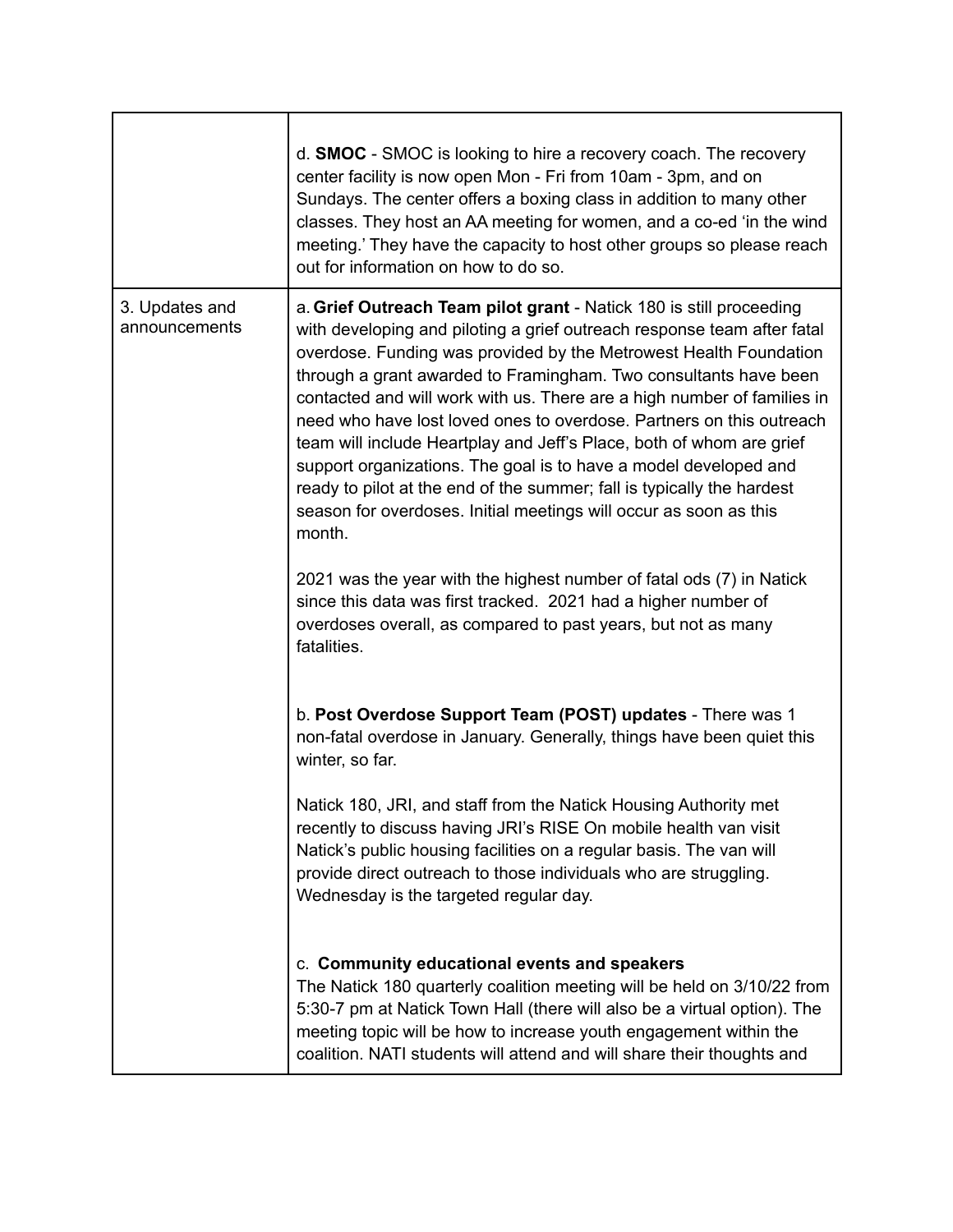|                                                 | perspectives and what they see as important priorities around<br>substance use. Strategic planning will occur over the summer.                                                                                                                                                                                                                                                                                                                                                          |
|-------------------------------------------------|-----------------------------------------------------------------------------------------------------------------------------------------------------------------------------------------------------------------------------------------------------------------------------------------------------------------------------------------------------------------------------------------------------------------------------------------------------------------------------------------|
|                                                 | d. Team Sharing Overdose Awareness license plates - "Where<br>Support Meets Action." 700+ people are needed to sign up in order for<br>the MA RMV to offer this specialty overdose awareness license plate.<br>The cost is \$40 an all monies raised go to Team Sharing. See:<br>www.teamsharinginc.org/overdose-awareness-ma-specialty-plates/                                                                                                                                         |
|                                                 | e. Other: Multi-session virtual workshop series on 'Understanding<br>Your Teen' co-sponsored by Natick 180, Families for Depression<br>Awareness, FCC and SPARK Kindness and the Morse Institute<br>Library:<br>Mar. 8 at 7 pm - How to Connect with your Child / Teen<br>$\bullet$<br>Mar. 15 at 6:30 pm - Understanding Teen Depression<br>$\bullet$<br>Mar. 22 at 7 pm - Understanding Eating Disorders<br>$\bullet$<br>Mar. 29 at 6:30 pm - Teen Stress Survival Guide<br>$\bullet$ |
|                                                 | See www.sparkkindness.org or bit.ly/morseteens for more information<br>& registration                                                                                                                                                                                                                                                                                                                                                                                                   |
|                                                 | Key Stakeholder interviews & Focus Groups - Natick is part of a<br>multi-town regional grant (MassCALL 3), which is hosted by Hudson. It<br>includes other 7 Metrowest communities. Year 1 is focused on data<br>collection and as such, Natick 180 will be conducting focus groups and<br>key stakeholder interviews on substance use and perception of<br>substance use in the next couple of weeks.                                                                                  |
|                                                 | There will be a focus group with youth during the week of Feb. break.<br>Youth participants will be solicited through NHS health teachers,<br>guidance counselors, and on social media to find students who might<br>be good candidates and may be in need of community service hours.<br>If you know of any students who may be interested, please let Katie<br>know.                                                                                                                  |
|                                                 | Key stakeholder interviews will include school personnel, police dept.,<br>and the Natick Service Council. SPARK will help to do some outreach<br>and promote the focus groups. Other ways to advertise include Natick<br>Patch and the NHS e-newsletter.                                                                                                                                                                                                                               |
| 4. Collaborations<br>with Natick High<br>School | a. Recovery speakers - Natick 180 has been contacted by NHS<br>health teachers to again bring in speakers on the topic of recovery,<br>similar to this past fall. Michael Garafalo spoke to two classes last                                                                                                                                                                                                                                                                            |